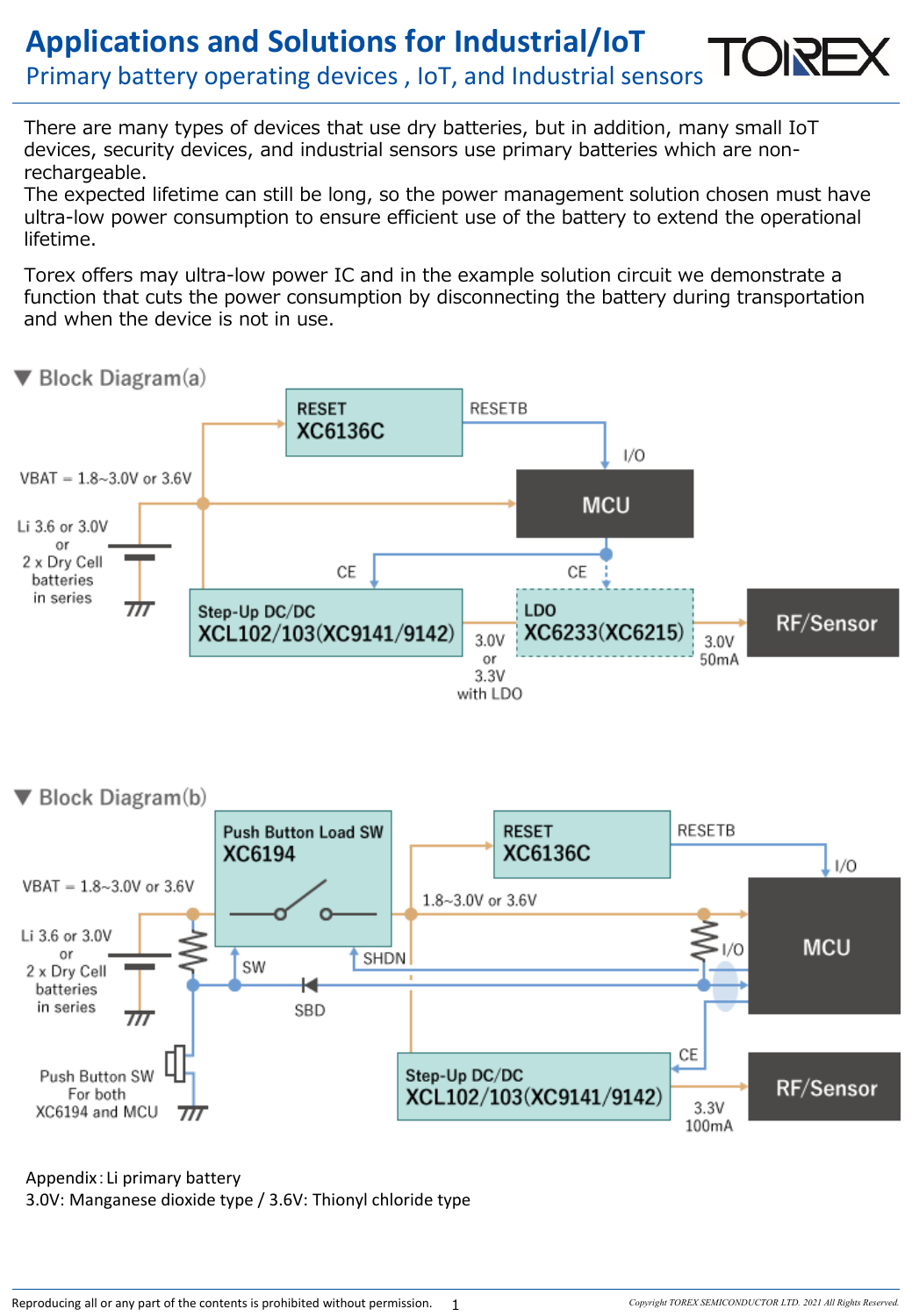# **Applications and Solutions for Industrial/IoT** Primary battery operating devices , IoT, and Industrial sensors TORE

| <b>Block Diagram</b>                             | <b>Requirements</b>                                                                                                                                                              | <b>Recommended ICs</b>                    | <b>Features</b>                                                                                                                                                                                                                                                                                                                                                                                                                                                                                           |
|--------------------------------------------------|----------------------------------------------------------------------------------------------------------------------------------------------------------------------------------|-------------------------------------------|-----------------------------------------------------------------------------------------------------------------------------------------------------------------------------------------------------------------------------------------------------------------------------------------------------------------------------------------------------------------------------------------------------------------------------------------------------------------------------------------------------------|
| Push Button Load SW<br>To cut battery power rail | <b>Specifications</b><br>· Standby current OuA<br><b>Other points</b><br>· Shutdown for shipping<br>· Turn on by Push Button<br>• Press and hold the Push<br>button to force OFF | <b>XC6194</b>                             | <b>Push Button Intelligent Load SW</b><br>· Standby current at shipping: 1nA due<br>to shutdown function<br>. Can also be used as the main ON-OFF<br><b>SW</b><br>. Can also be used as a forced OFF<br>when the device freezes or as a UVLO to<br>prevent battery leakage<br>$V_{IN}$ : 1.8~6.0V<br>$I_{\text{OUT}}$ : 1A<br>lq: 0.001µA@Shutdown, 0.13µA@ON<br>Turn off by SHDN Pin or by holding down<br>a Push button (Type A), Turn on by Push<br>button                                             |
| Step-up / LDO<br>For RF/Sensor                   | <b>Specifications</b><br>$V_{OUT}$ : 3.0V<br>$I_{\text{OUT}}$ : 50mA<br><b>Other points</b><br>• Turn on / off by MCU<br>• Low noise                                             | <u>XCL102 / XCL103</u><br>XC9141 / XC9142 | Inductor built-in step-up DC/DC, PWM<br>(XCL102), PWM/PFM (XCL103)<br>· Ideal for RF / sensors, with small<br>output ripple and low EMI due to<br>integrated coil<br>. With the chip enable function, voltage<br>is supplied only when the RF / sensor is<br>operating<br>· XC9141 / XC9142 (with external coil)<br>is ideal for applications that require high<br>efficiency with larger coil<br>$V_{IN}$ : 0.9~6.0V<br>$V_{OUT}$ : 2.2V~5.5V<br>I <sub>OUT</sub> : 350mA (1.8V to 3.3V)<br>fosc: 3.0MHz |
|                                                  |                                                                                                                                                                                  | XC6233 (XC6215)                           | Inductor built-in step-up DC/DC, PWM<br>(XCL102), PWM/PFM (XCL103)<br>· Ideal for RF / sensors, with small<br>output ripple and low EMI due to<br>integrated coil<br>. With the chip enable function, voltage<br>is supplied only when the RF / sensor is<br>operating<br>· XC9141 / XC9142 (with external coil)<br>is ideal for applications that require high<br>efficiency with larger coil<br>$V_{IN}$ : 1.7~5.5V<br>$V_{OUT}$ : 1.2V $\sim$ 3.6V<br>$I_{OUT}$ : 200mA                                |
| Step-up / LDO<br>For RF/Sensor                   | <b>Specifications</b><br>Detect voltage: 2.0V<br>Ultra low Iq<br><b>Other points</b><br>• Ultra low Iq after detecting as<br>well                                                | <b>XC6136</b>                             | <b>Ultra low consumption RESET</b><br>· Battery friendly, with Quiescent<br>Current as low as about 100nA<br>• CMOS output is optimal when the<br>MCU power supply and battery<br>voltage are the same (XC6136 C type)                                                                                                                                                                                                                                                                                    |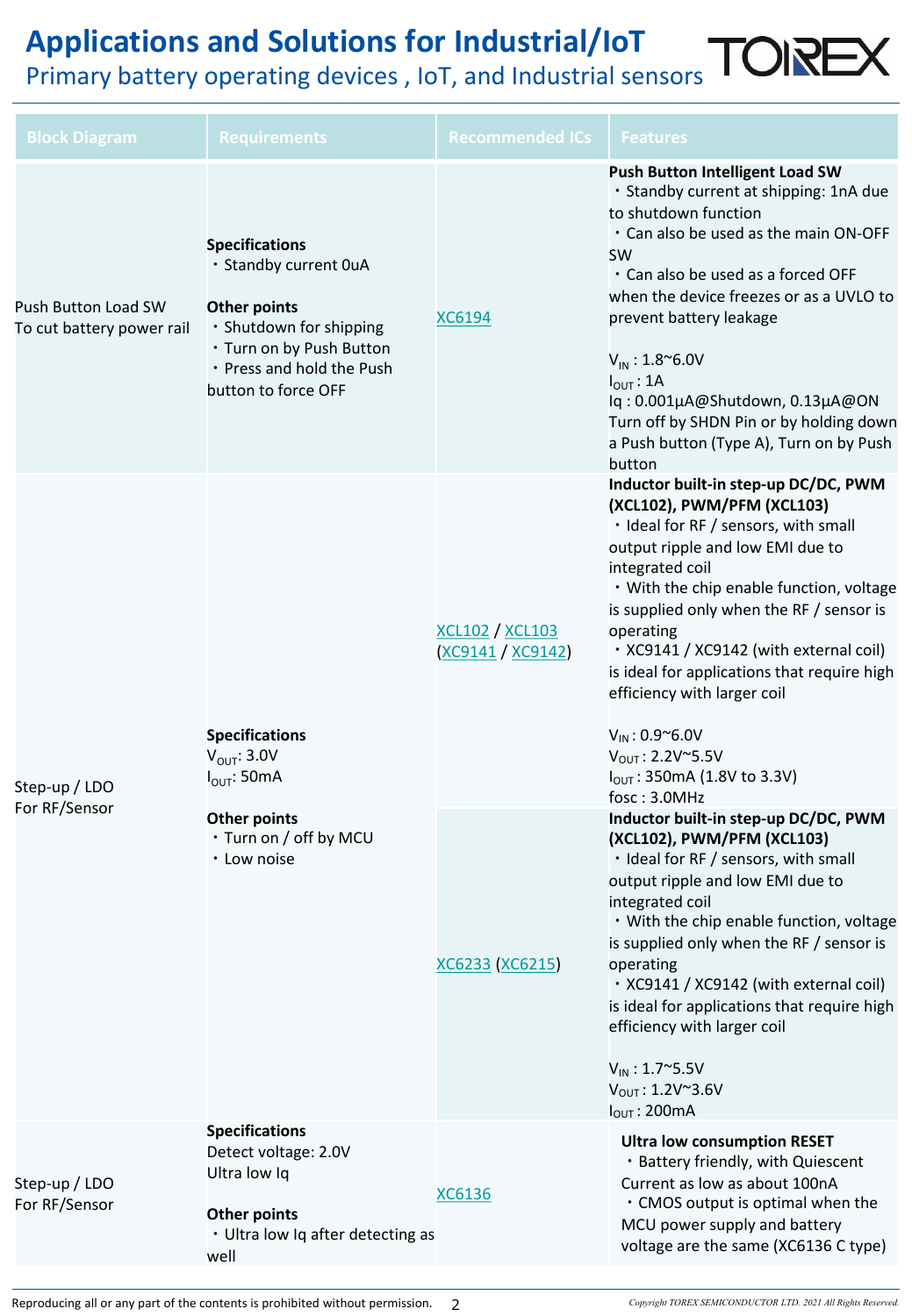## **Solution Summary**

The block diagram (a) shows a typical application where the microprocessor (MCU) is directly connected to the battery. This architecture is often used for simple IoT devices, wearables and medical products. In recent years, the operating voltage range for MCU has also become wider and 3.3 V  $\sim$  1.8 V or lower is now common place. As a result may MCU can now be connected directly to the battery without needing additional power supply IC.

#### **Step-up IC**

However, Radio IC and Sensors often still require a fixed 3.3V supply and even if the operating voltage is wider, the supply Voltage needs to be carefully controlled and often the devices work better at higher Voltages, therefore a step-up DC/DC is sometimes necessary to boost the battery Voltage.

Normally, Radio IC and Sensors are not operated continuously and the application firmware will be used to turn them ON and OFF as needed. For example a Radio IC may only need to transmit and receive one time per day, possibly only for a few seconds, so it is more efficient to turn off the IC for the rest of the time to prolong battery life.

During standby or sleep mode, when the Radio IC and Sensors are OFF and disabled, the operation of the power mangement IC used to supply them will also be turned OFF to conserve energy. This can be controlled easily using the devices CE or EN pin.

Fixed frequency PWM mode ensures maximum efficiency at higher output loads and offers the lowest output ripple with easier noise management.

Alternatively PFM/PWM automatic switching can be used for improved efficiency during light loads. An inductor built-in type is also available, with better EMI suppression and smaller PCB area.

#### **Step-up DC/DCs**

XCL102: PWM, inductor built-in type XCL103: PWM/PFM, inductor built-in type XC9141: PWM, external coil XC9142: PWM/PFM, external coil

## **LDO**

Low Drop Out (LDO) Voltage Regulators are often used to clean up a supply rail immediately after a DC/DC. The aim is to reduce noise and interference in the power supplies to the Radio and Sensors.

For these Regulators, High Speed operation, with high levels of Power Supply Ripple Rejection (PSRR) is important together with Low Output Noise and fast transient response performance. With Torex 'Green Operation' (GO) the designer can combine these attributes with ultra-low quiescent current, because GO LDO will adapt their performance to the required output load.

In some cases, the noise performance at higher frequencies can be important and in these instances a simple low speed, low quiescent current LDO may be a better choice.

**Voltage regulators** XC6233: High speed XC6215: Low power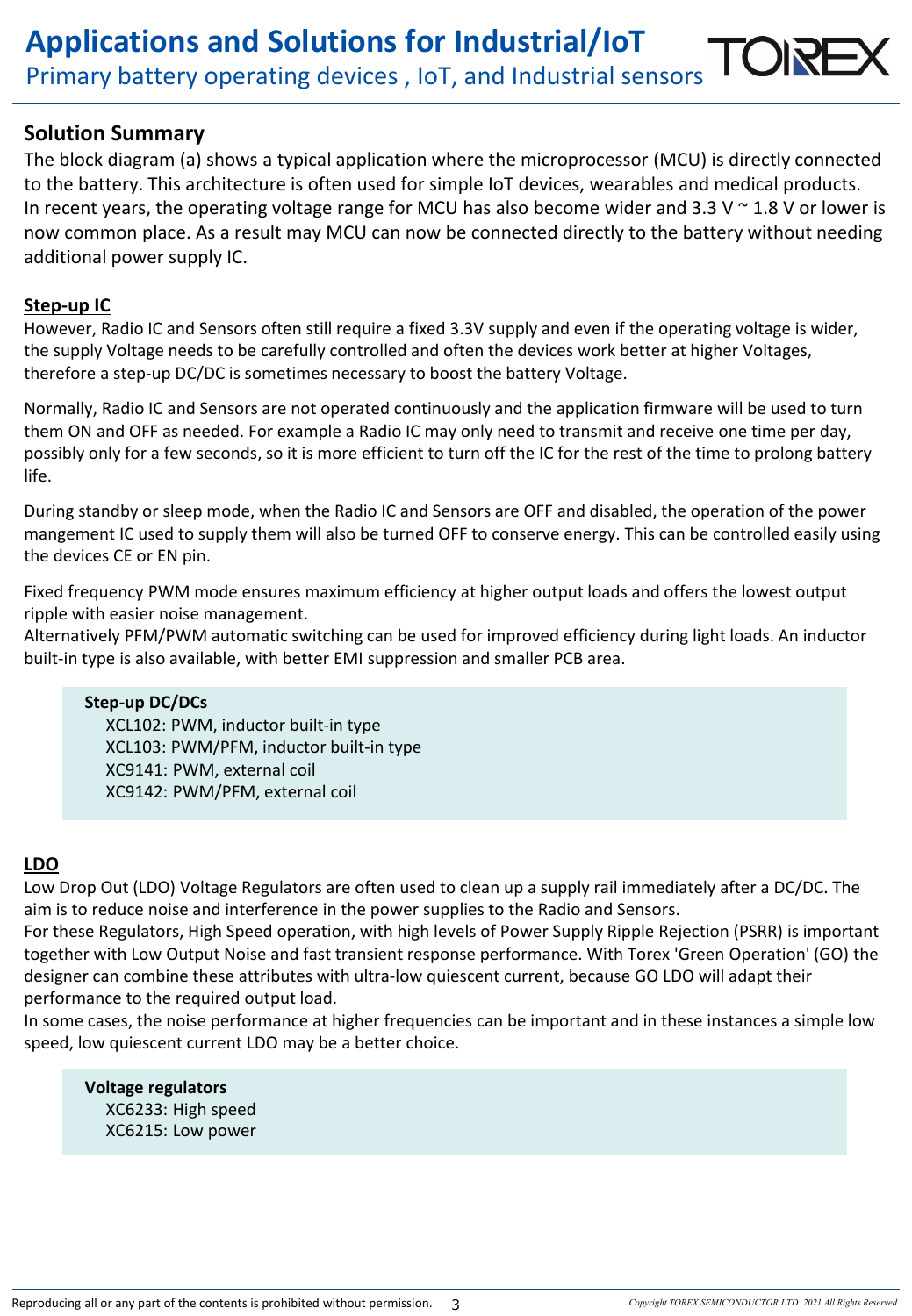## **Solution Summary**

## **RESET IC**

A RESET IC or Voltage Supervisor, is often used to monitor the battery Voltage, if the Voltage drops below a predetermined level the RESET IC generates a signal for the MCU. These devices are always operating, so ultra-low quiescent current is an important consideration.

If the MCU Voltage is the same as the monitored Voltage, a CMOS Output type can be used. The CMOS Output does not require an external pull-up Resistor which helps to reduce unnecessary losses.

When the MCU Voltage is different to the monitored Voltage an N-ch Output type should be used. An N-ch Output type will need an external pull-up Resistor and this will result in slightly higher current consumption across the resistor during reset.

Some MCU have a built-in Under Voltage Lock Out (UVLO) or Analog to Digital Converters (ADC) which can be used to monitor the supply Voltage. However, it is often advantageous to have a separate IC to monitor critical Voltages independently of the MCU.

Voltage detector XC6136 Type C: Iq - 100nA (Type C: CMOS output)